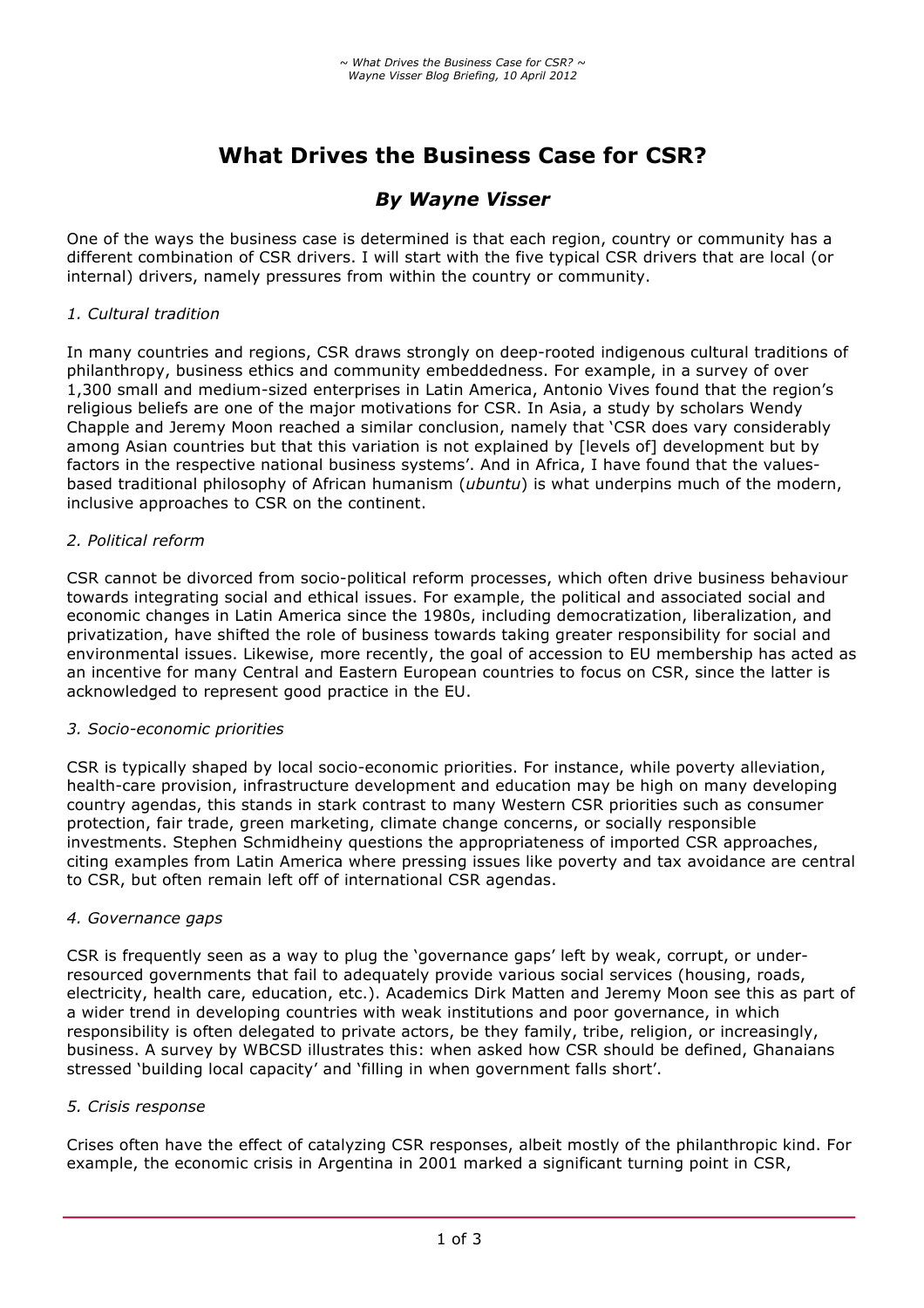prompting debates about the role of business in poverty alleviation. Similarly, Hurricane Katrina in the USA and HIV/AIDS in South Africa had the effect of galvanizing CSR. The examples are endless, be they the industrial accidents of the 1970s and 1980s (Seveso, Bhopal, Exxon Valdez), the environmental and human rights fiascos of the 1990s (Shell, Nike, McDonald's) or the corporate governance and natural disasters of the 2000s (Enron, Katrina, Sichuan).

The rest of the CSR drivers are more global (or external) and tend to have an international origin.

#### *6. Market Access*

The flipside of the socio-economic priorities driver is to see these unfulfilled human needs as an untapped market. This notion underlies the now burgeoning field of 'bottom of the pyramid' (BOP) strategies already discussed. CSR may also be seen as an enabler for companies in developing countries trying to access markets in the developed world. For example, a survey of CSR reporting among the top 250 companies in Latin America found that businesses with an international sales orientation were almost five times more likely to report than companies that sold products regionally or locally.

#### *7. International Standardisation*

Codes are frequently a CSR response, especially in sectors where social and environmental issues are deemed critical, such as textiles, agriculture or mining. Often, CSR is driven by standardisation imposed by multinationals striving to achieve global consistency among its subsidiaries and operations in developing countries. For example, a study by Wendy Chapple and Jeremy Moon in Asia found that 'multinational companies are more likely to adopt CSR than those operating solely in their home country, but that the profile of their CSR tends to reflect the profile of the country of operation rather than the country of origin'.

#### *8. Investment Incentives*

The belief that multinational investment is inextricably linked with the social welfare of developing countries is not a new phenomenon. However, increasingly these investments are being screened for CSR performance. Hence, socially responsible investment (SRI) is becoming another driver for CSR in many countries. Often, this is as a result of global SRI funds and indexes, like the Dow Jones Sustainability Index and FTSE4Good, but the influence of regional and national SRI instruments is also on the rise, with Brazil and South Africa among the first to go glocal in this respect. In addition, there are sector-based indexes emerging, like the ICT Sustainability Index launched in 2008.

#### *9. Stakeholder activism*

In the absence of strong governmental controls over the social, ethical and environmental performance of companies in some countries, activism by stakeholder groups has become another critical driver for CSR. In developing countries, four stakeholder groups emerge as the most powerful activists for CSR, namely development agencies, trade unions, international NGOs and business associations. These four groups provide a platform of support for local NGOs, which are not always well developed or adequately resourced to provide strong advocacy for CSR. The media is also emerging as a key stakeholder for promoting CSR.

## *10. Supply chain integrity*

Another significant driver for CSR, especially among small and medium-sized companies, is the requirements that are being imposed by multinationals on their supply chains. This trend began with various ethical trading initiatives, which led to the growth of fair trade auditing and labelling schemes for agricultural products. Later, poor labour conditions and human rights abuses resulted in